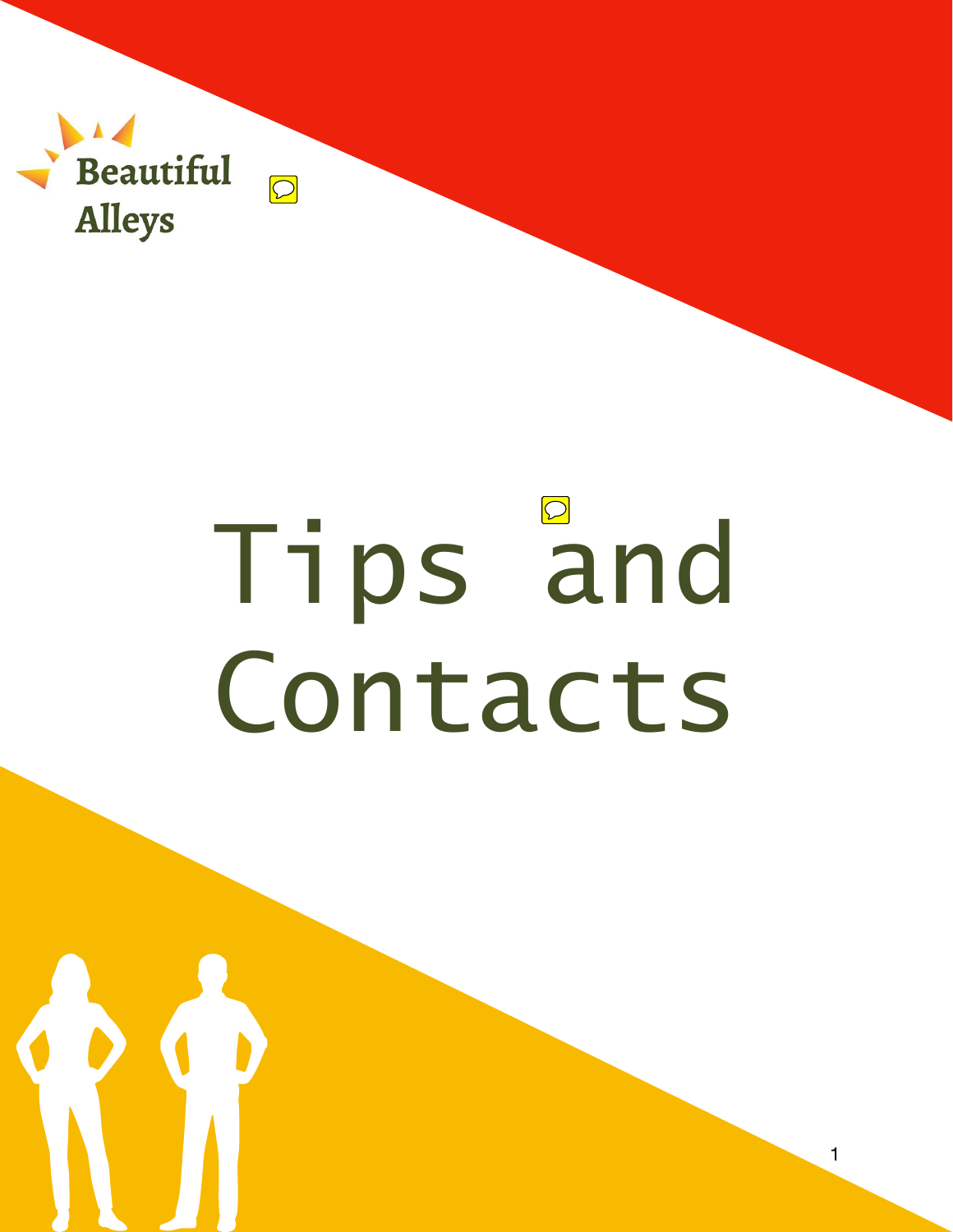#### Table of Contents

| <b>Project Background</b>     | 3  |
|-------------------------------|----|
| <b>Health and Safety</b>      | 4  |
| Who Do You Call?              | 5  |
| Which Bag Do I Put It In?     | 6  |
| Safe Disposal of Needles      | 9  |
| Neighbourhood Action Strategy | 10 |
| <b>Express your Support</b>   | 12 |
| Neighbourhood Association     | 13 |
| <b>References</b>             | 15 |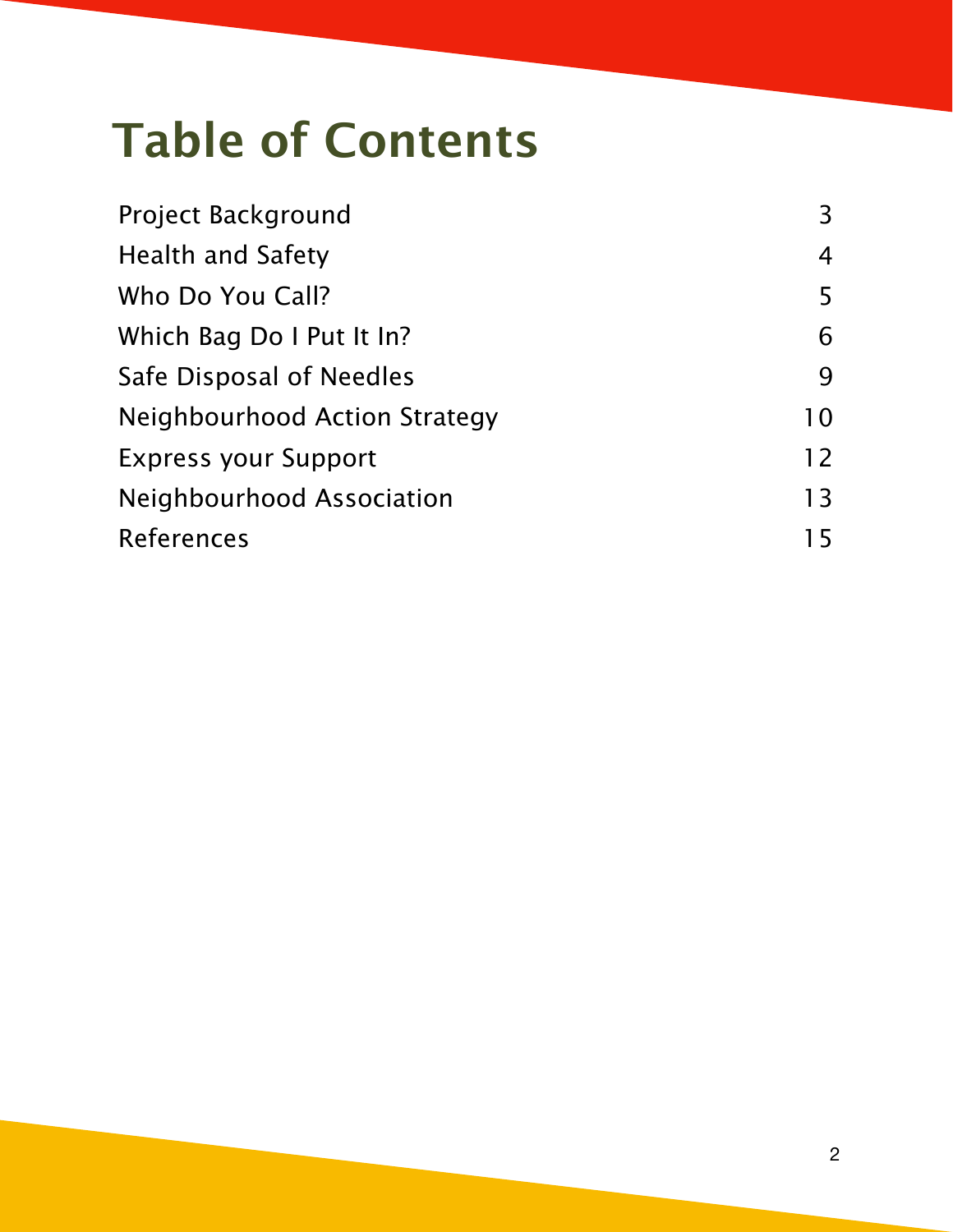#### PROJECT BACKGROUND

Beautiful Alleys is a sub-component under the City of Hamilton's Neighbourhood Action Plan and operates under the auspices of Hamilton Neighbourhood Action Strategy.

This is the Official Beautiful Alleys Facebook Group, as authorized by SPRC  $\mathcal{D}$  d NAS.

Beautiful Alleys is a resident-led group that seeks to renew and promote Hamilton's laneways and alleys as safe, environmentally sustainable public corridors that connect people, neighbourhoods and communities.

OUR VISION: Safe, clean and beautiful laneways and alleys, that people of all ages and abilities can enjoy.

Beautiful Alleys hosts two clean up events each year, April and September. For each cleanup event garbage recycling and compost bags, gloves and related supplies are provided by the  $\mathcal{D}$ ty of Hamilton, and training on safe removal of potentially dangerous items is given in advance to Team Leads, to ensure each Team is safe. Funding is provided by Hamilton Clean and Green.

Community groups and businesses also provide volunteers, supplies, and refreshments for volunteers,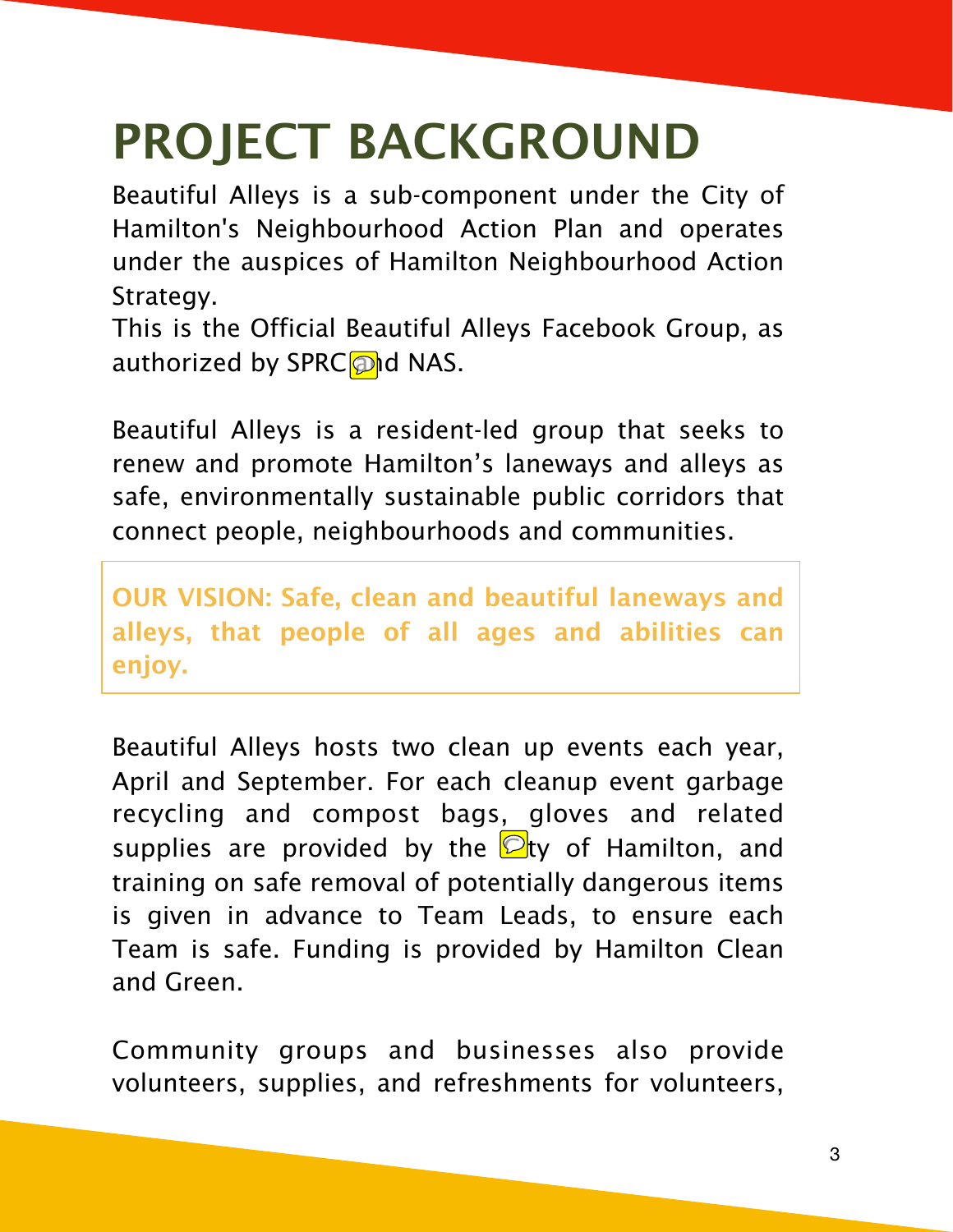and a cleanup event is followed by a celebration in a **Community park. Most recently, public art and** plantings have added new features to several Hamilton alleys, in partnership with local artists and supported by individual grants.

#### To volunteer for cleanup, please email us hamiltonalleys@gmail.com

Alleys are the perfect canvas for all forms of public art $\bigcirc$ The addition of a mural can draw attention to your alley and catalyze its transformation from dark, dirty, and vandalized into a welcoming open space that provides a bright and attractive destination and thoroughfare for residents, workers, and visitors.

#### **Health And Safety**

When cleaning up an alley there are lots of dangerous situations one can be put in but we want to keep everyone safe while making the alleys in the city of Hamilton beautiful once again!

There are 8 basic health and safety rules to follow while cleaning up the alleys in your community.

- 1. Make sure young volunteers under the age of 18 are supervised by an adult at ALL times
- 2. No drugs or alcohol use while cleaning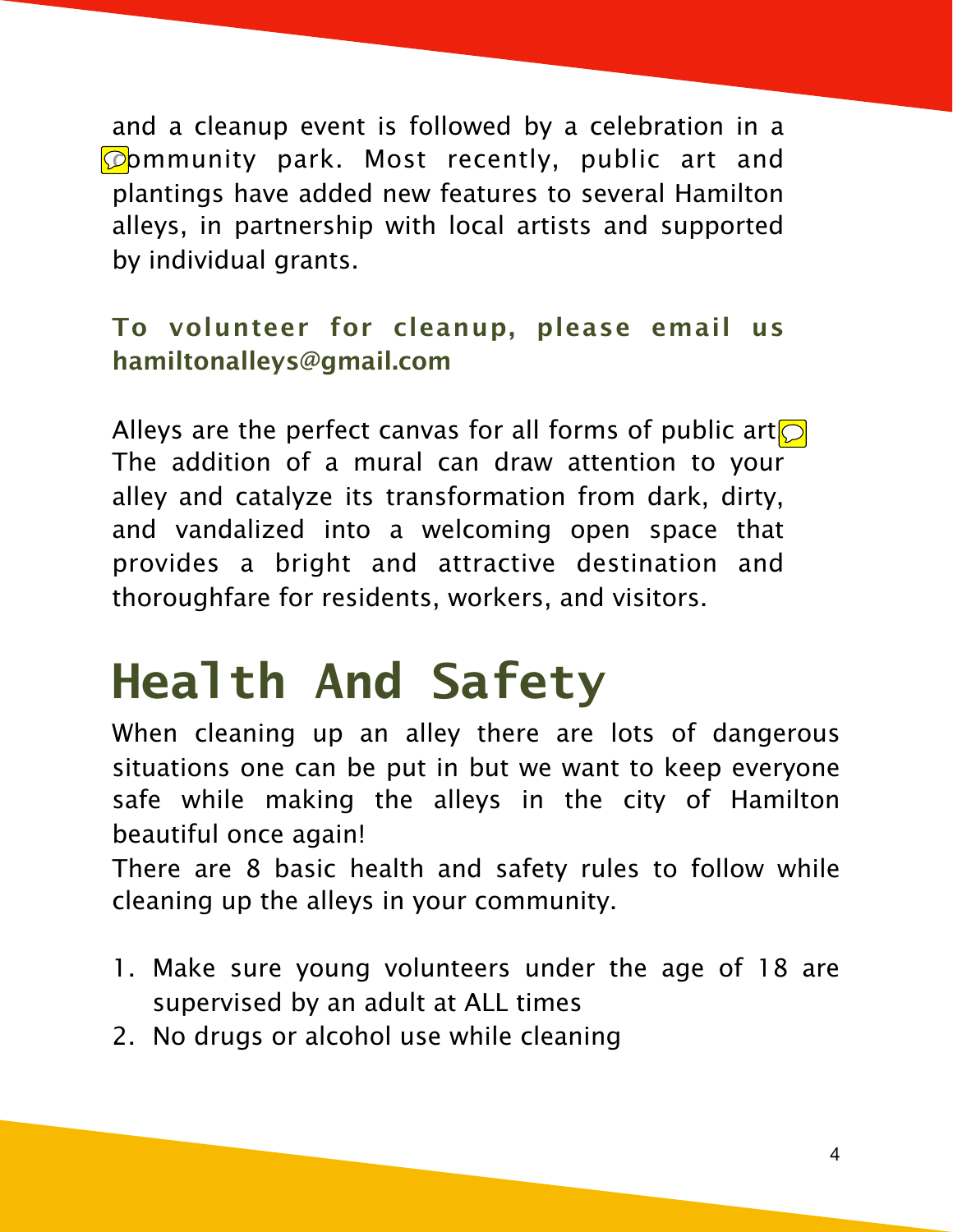- 3. Wear closed-toed shoes, protective gloves, long sleeves, long pants
- 4. No hanging jewellery, scarves or loose clothing
- 5. If it is a warm day keep hydrated and wear sunscreen and a hat to protect yourself from the sun
- 6. Use hand sanitizer before eating
- 7. Do not pick up anything that could be hazardous to your health including discarded condoms, urine bottles or other drug related or harmful materials
- 8. Use caution when handling sharp objects if you are unsure, leave them alone

## **Who Do You Call?**

There are many different instances that you are unable to handle a situation in your alley on your own and now you can know who you can call to help with anything from illegal dumping in your alley to reporting graffiti.

Illegal dumping includes dumping bulk items along the roadside, escarpment or in alleyways or parks. Fines for illegal

dumping can vary however the maximum fine upon conviction is \$10,000.

- Call 905-546-CITY (2489)
	- Provide as much information as you can including: make/model or license plate number of the vehicle,

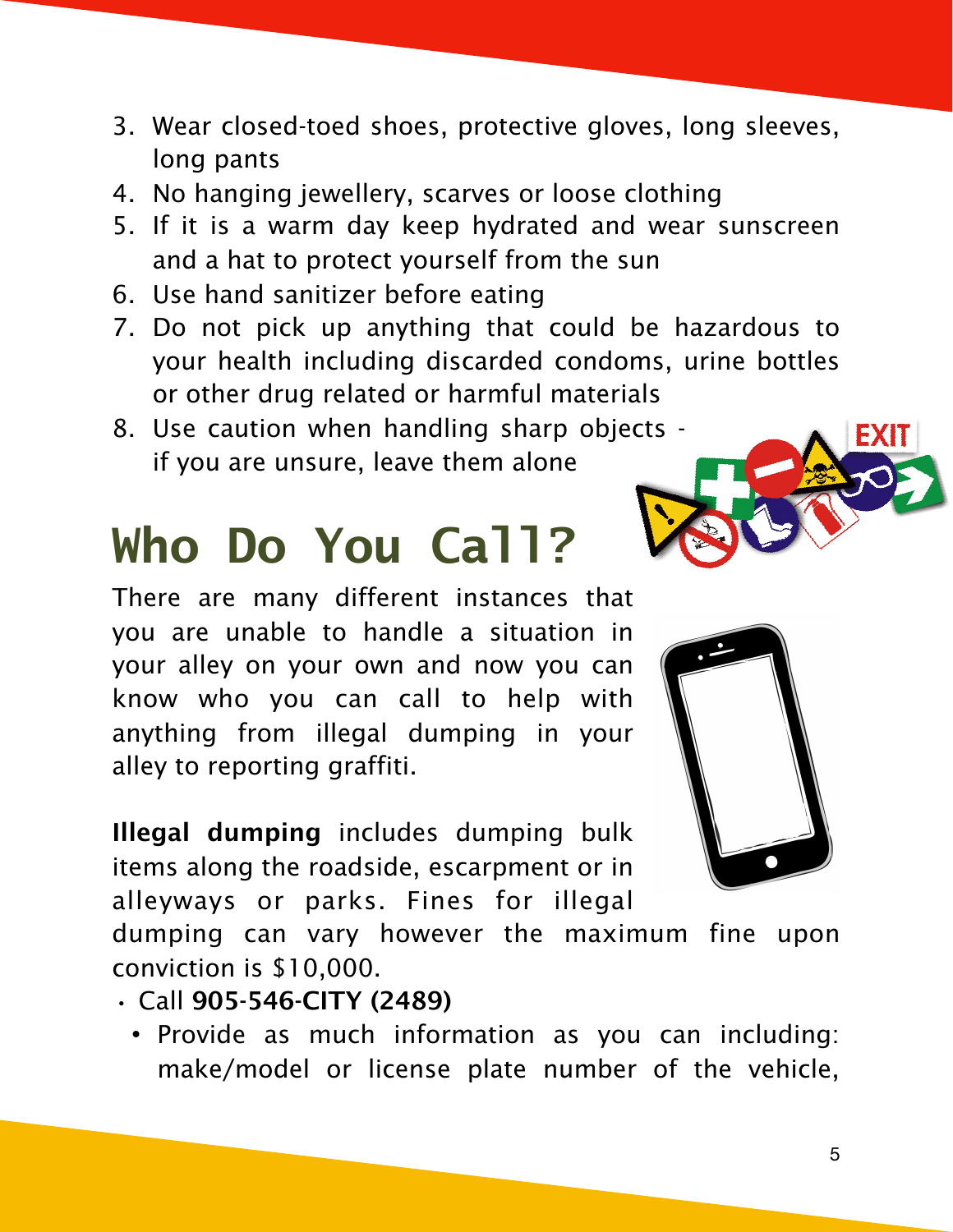description of people, and any other information you think would help in an investigation

- Email [mle@hamilton.ca](mailto:mle@hamilton.ca)
- Use the online complaints form and register a by-law complaint
	- [Register a By-Law Complaint Here](https://www.hamilton.ca/government-information/by-laws-and-enforcement/register-by-law-complaint)

If you have an urgent matter regarding private property that is an immediate health and safety concern fill out the Municipal Law Enforcement's Municipal By-Law Complaint Form [here](https://www.hamilton.ca/government-information/by-laws-and-enforcement/municipal-by-law-complaint-form)

#### Graffiti reporting

- If the crime is in progress call 911
- Report the graffiti using 905-548-CITY (2489)
- [Graffiti Reporting Form Here](https://www.hamilton.ca/parks-recreation/community-environmental-initiatives/graffiti-reporting-form)  $\Box$

Always report to the City of Hamilton as the data is then tracked and entered into the database. When frontline staff are directly contacted, the issue may not be recorded in the database and the statistics can become skewed. When it is reported to the city the data is recorded and this can assist in the city of Hamilton to make the alleys cleaner and safer for all individuals within the community.

#### Which Bag Do I Put It In?

Making sure you are putting everything into the proper bags is very important because if recycling and garbage is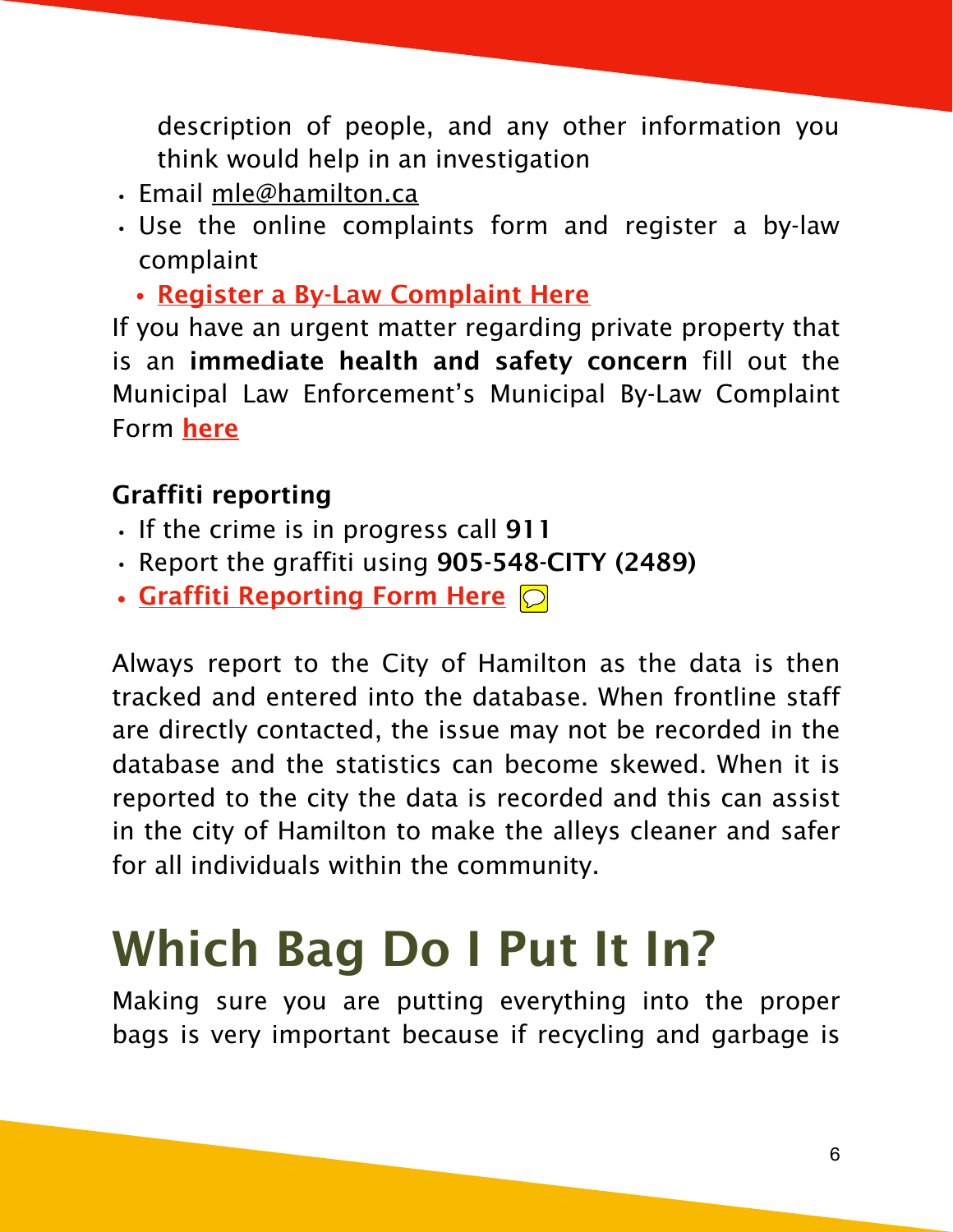not sorted properly it all ends up in the landfill instead of getting recycled.

Clear bags are for recycling and garbage goes in an orange or black bag. Everything in a clear bag must be dry, empty and clean-ish.

Wet boxes? Garbage Plastic container full of dirt? Garbage Half fill food can? Garbage



It is always better to put it in the garage than to contaminate the recyclables if you are in doubt.

Yard waste bags can only have branches, leaves and clippings in them that is reasonably dirt free. Only fill the yard waste bag until it can still be easily picked up and is not packed taller than the top of the bag.

Any broken glass should be put in a cardboard box and



clearly labeled.

Large pieces of broken rigid plastic, wood or metal should be placed with large items to be picked-up.

Syringes are to be put into a plastic container and labeled as such.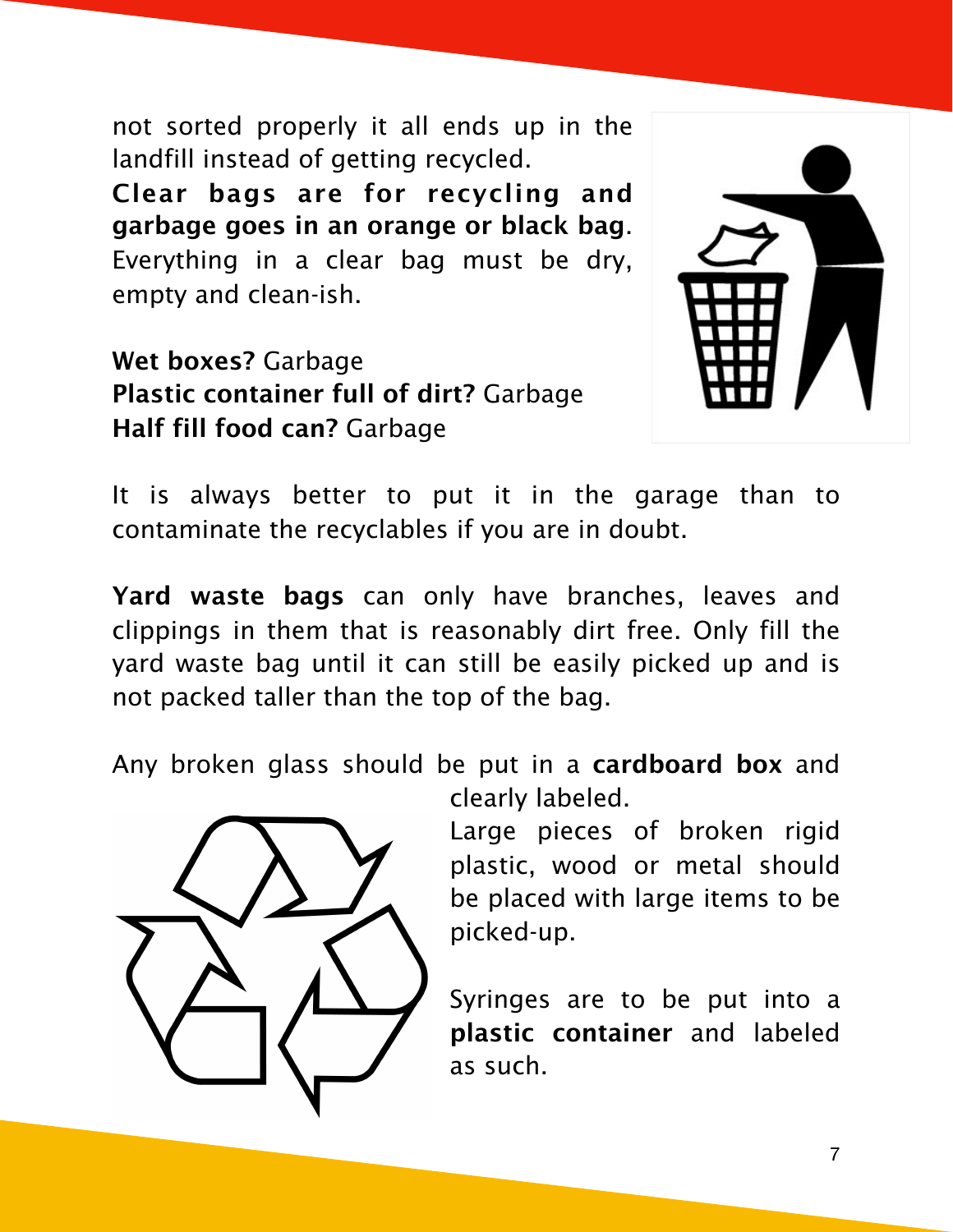Some items require training or caution when picking up. If you are untrained or uncomfortable, ask for assistance.

| Item                                          | <b>Clear Bag (Plastic/</b><br><b>Glass/Metal)</b> | <b>Clear Bag (Paper)</b> | <b>Orange/Black</b><br>(Garbage) |
|-----------------------------------------------|---------------------------------------------------|--------------------------|----------------------------------|
| <b>Aerosol Cans</b>                           |                                                   |                          |                                  |
| <b>Aluminum Foil,</b><br><b>Trays, Plates</b> |                                                   |                          |                                  |
| <b>Bottles (Glass and</b><br><b>Plastic)</b>  |                                                   |                          |                                  |
| Boxboard (i.e.<br><b>Cereal Boxes)</b>        |                                                   |                          |                                  |
| <b>Cans (Food)</b>                            |                                                   |                          |                                  |
| <b>Cardboard (Flatten</b><br><b>Boxes)</b>    |                                                   |                          |                                  |
| <b>Chip Bags (Foil)</b>                       |                                                   |                          |                                  |
| <b>Clothing, All</b><br><b>Fabric</b>         |                                                   |                          |                                  |
| <b>Coffee Cups</b>                            |                                                   |                          |                                  |
| <b>Coffee Cup Lids</b>                        |                                                   |                          |                                  |
| <b>Fluorescent Tubes</b><br>(Bundle)          |                                                   |                          |                                  |
| <b>Juice Boxes (All</b><br><b>Tetrapaks)</b>  |                                                   |                          |                                  |
| <b>Molded Plastic</b><br>(Packaging)          |                                                   |                          |                                  |
| <b>Paint Can (Empty)</b>                      |                                                   |                          |                                  |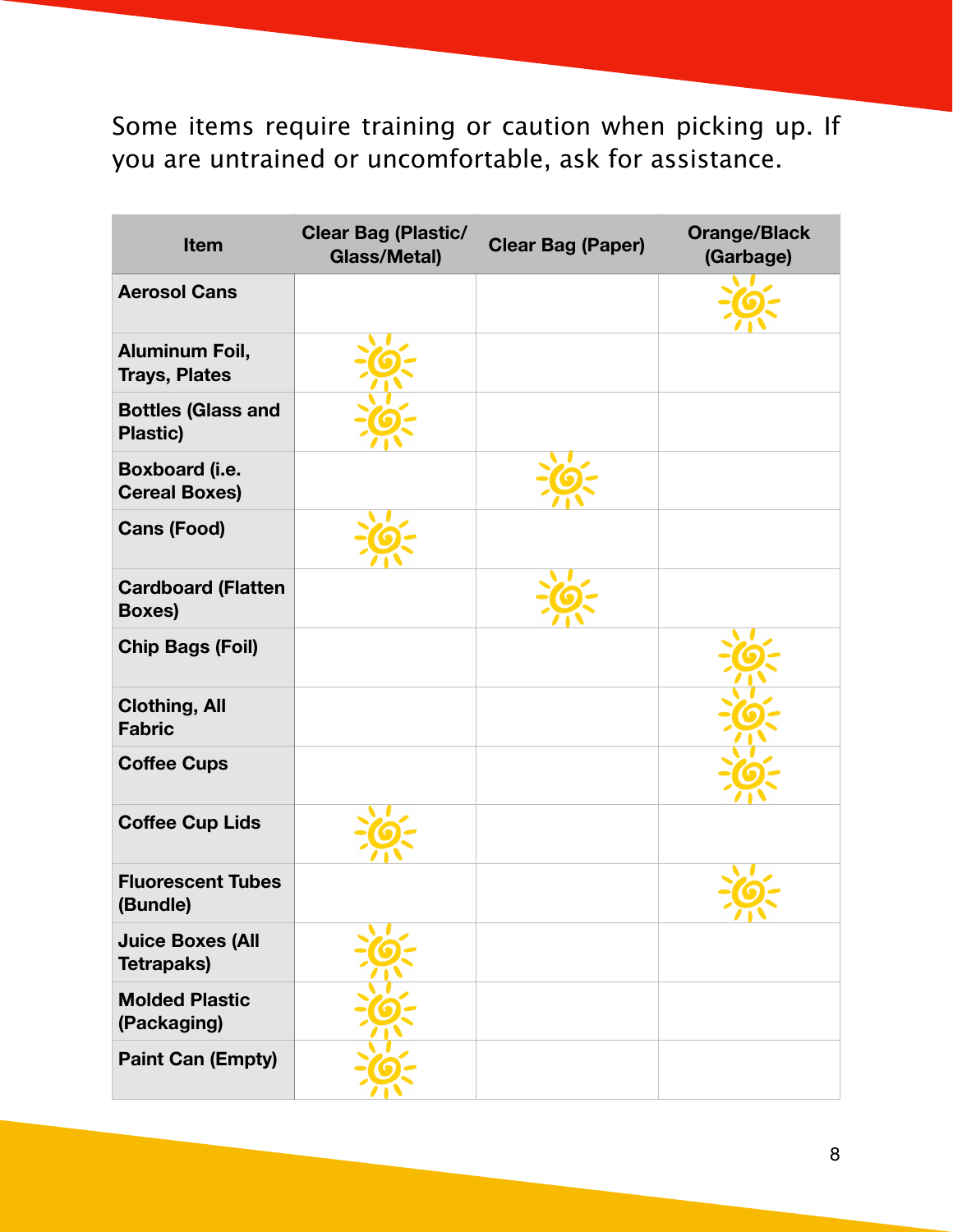| Item                                            | <b>Clear Bag (Plastic/</b><br><b>Glass/Metal)</b> | <b>Clear Bag (Paper)</b> | <b>Orange/Black</b><br>(Garbage) |
|-------------------------------------------------|---------------------------------------------------|--------------------------|----------------------------------|
| <b>Paper/Flyer</b>                              |                                                   |                          |                                  |
| <b>Pet Food Bogs</b>                            |                                                   |                          |                                  |
| <b>Pizza Boxes</b>                              |                                                   |                          |                                  |
| <b>Plastic Take-out</b><br><b>Containers</b>    |                                                   |                          |                                  |
| <b>Plastic Plant Pots</b><br>and Trays          |                                                   |                          |                                  |
| <b>Plastic Bags</b><br>(Store, Produce)         |                                                   |                          |                                  |
| <b>Plastic Container</b>                        |                                                   |                          |                                  |
| <b>Pop Cans</b>                                 |                                                   |                          |                                  |
| <b>Styrofoam Take-</b><br><b>Out Containers</b> |                                                   |                          |                                  |

After collecting and properly sorting the garbage and recycling found in your alley it needs to be disposed of properly. If you are unsure of the waste collection schedule in your community it can be found [here.](https://www.hamilton.ca/garbage-recycling/garbage-bulk-items/waste-collection-schedule)

## Safe Disposal of Syringes

A discarded syringe can be found any where even in the places that you might least expect it such as where your children and pets play.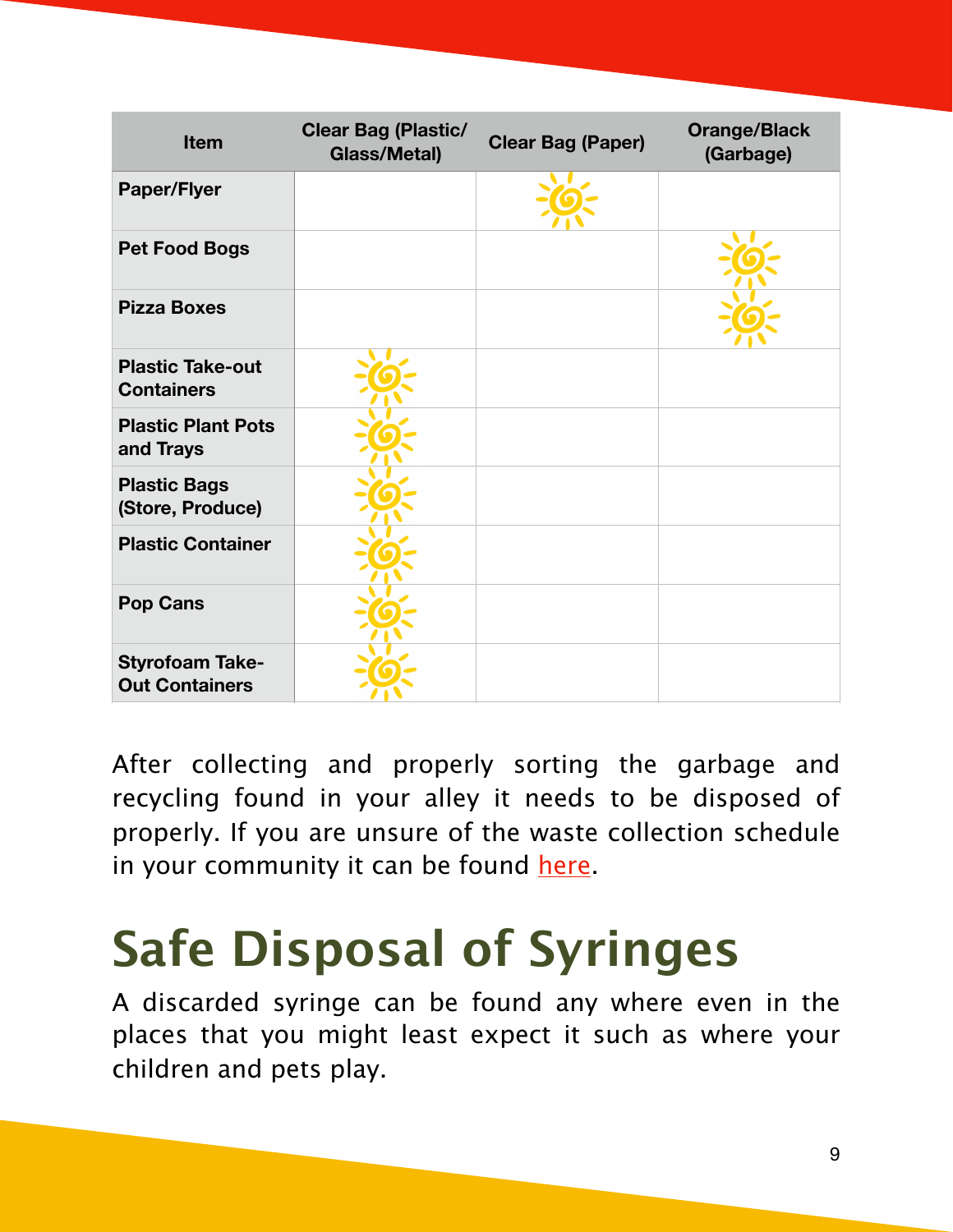Everyone should know the proper way to protect themselves from any diseases that syringe might be carrying.

Children MUST NEVER handle a discarded needle, therefore instruct children to tell an adults if they find a syringe or any other sharp objects, such as broken glass or metal with edges.

- Take a plastic container labeled shares to the site along with pliers or tongs.
- You will also need a pair of gloves to protect your hands.
- Place the container on a stable surface and use the pliers/tongs to carefully pick up the syringe.
- Hold the needle away from you and carefully put the syringe into the container, needle end first.
- Close the container tightly, wash your hands and bleach the pliers/tongs.
- DO NOT dispose of needles in your household garbage or blue box.
- Call 905-546-CITY

## **Neighbourhood Action Strategy**

In 2011 Hamilton formed the Neighbourhood Action Strategy within specific neighbourhoods. These

 $\bigcirc$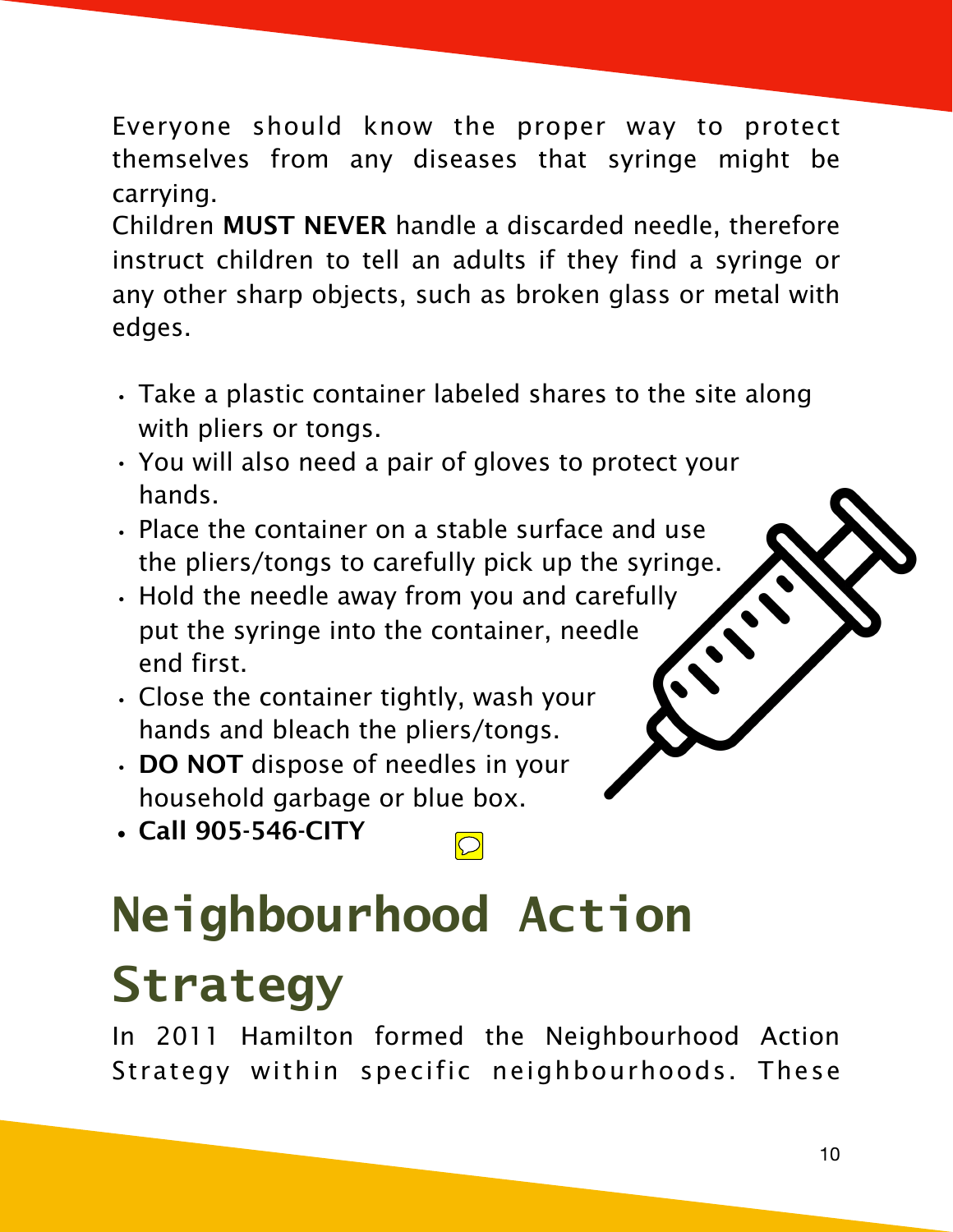neighbourhoods developed neighbourhood action plans (NAP) which states a vision for the future of that specific neighbourhood and it outlines strategies and projects.

The following neighbourhoods have an NAP:

- Beasley
- Crown Point
- Davis Creek
- Gibson-Landsdale
- Jamesville
- Keith
- McQuesten
- Riverdale
- Rolston
- South Sherman
- Stinson

Each community has their own priorities but some have prioritized beatification of their neighbourhoods.

If you live in a community that has an NAP it can be helpful to look it over to understand what your neighbourhood has already looked into or planned for.

In some neighbourhoods there may be a "champion" that was assigned to oversee an  $\mathbb{R}$  rojects. If so you may share your ideas to beautify your neighbourhood or join their project team to assist in moving your ideas forward.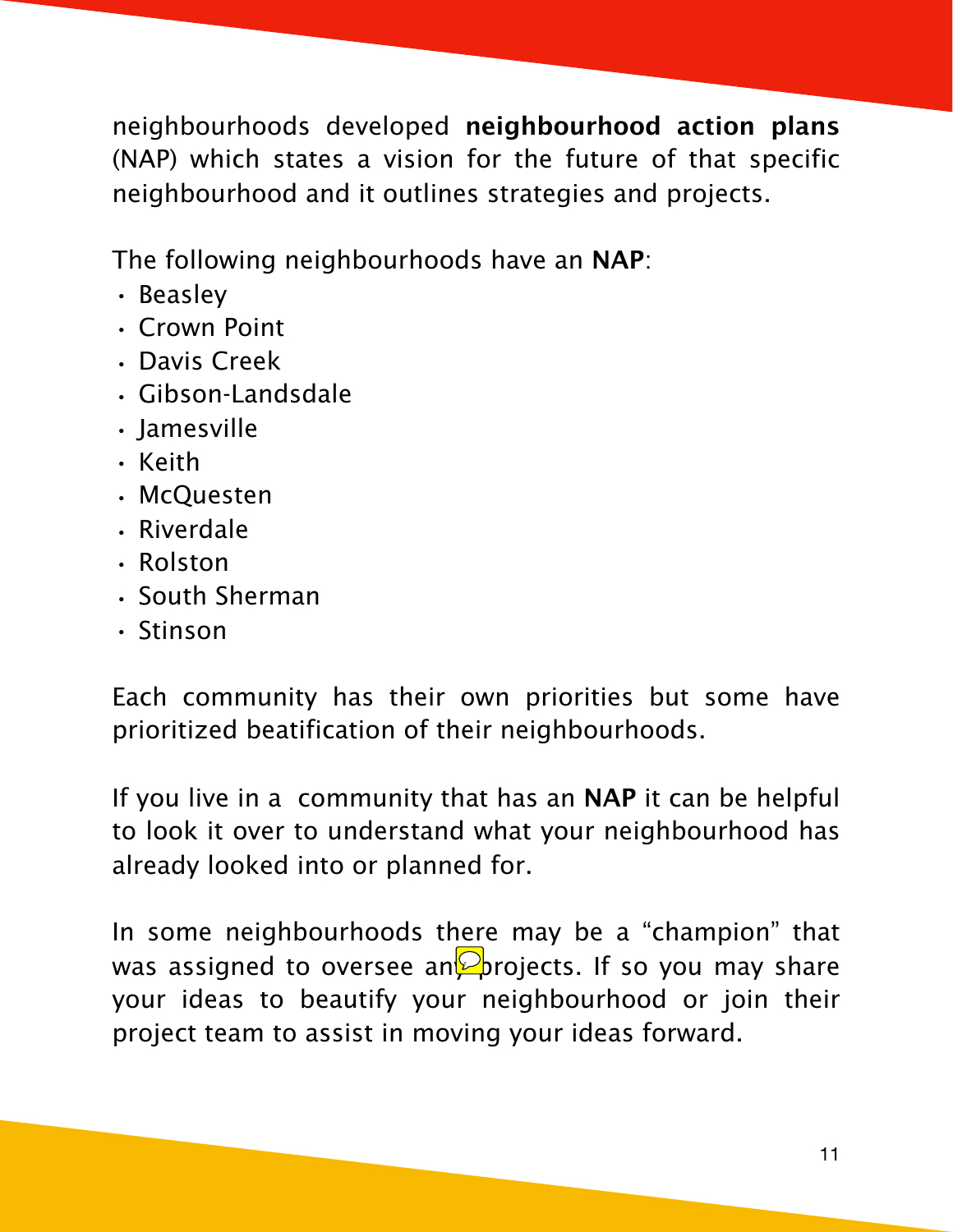Your neighbourhood may have already joined the Beautiful Alleys team in cleaning up alley ways and therefore you may be able to join them or have them join the Beautiful Alleys team if they are unaware of the project.

Source: Friendly Streets Toolkit

## Hamilton **NEIGHBOURHOOD ACTION STRATEGY**

#### Express your Support

Within Hamilton there are many ways to let the city know of the work that you are doing to have other people join your team.

Sharing your mission can assist in raising awareness and have more people want to assist in the cleaning of their alleys across the city.

Letters to the editors within the local newspapers are great ways to amplify your voice on your mission. There are many different newspapers within Hamilton including The Hamilton Spectator and Community Newspapers.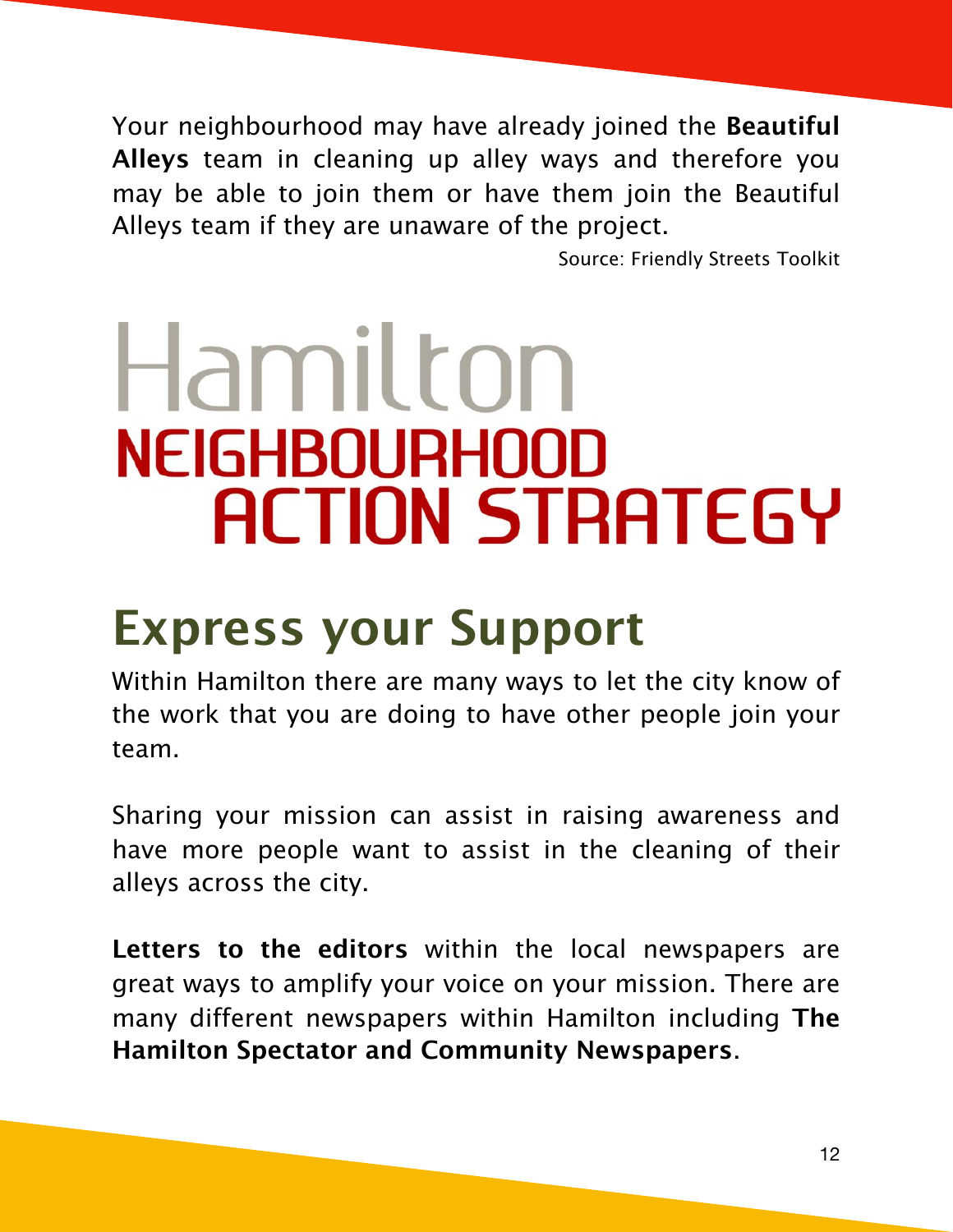Letters to the editor are most likely to be published if they are under 200 words and include a daytime phone number. This phone number is not published but it is used to verify your identity.

#### Email addresses to send letter to the editor:  $\overline{\bigcirc}$

- Hamilton Spectator [letters@thespec.com](mailto:letters@thespec.com)
- Ancaster News [ddowney@hamiltonnews.com](mailto:ddowney@hamiltonnews.com)
- Dundas Star [ddowney@hamiltonnews.ca](mailto:ddowney@hamiltonnews.ca)
- Hamilton Mountain News [editor@hamiltonmountainnews.com](mailto:editor@hamiltonmountainnews.com)



- Stoney Creek News [mpearson@hamiltonnews.com](mailto:mpearson@hamiltonnews.com)
- Raise the Hammer [editor@raisethehammer.org](mailto:editor@raisethehammer.org)

Source: Friendly Streets Toolkit

DAILY NEWS

#### Neighbourhood Associations



Throughout the city of Hamilton there are many neighbourhood associations that represent the interests and priorities of that specific neighbourhood.

Typically these associations meet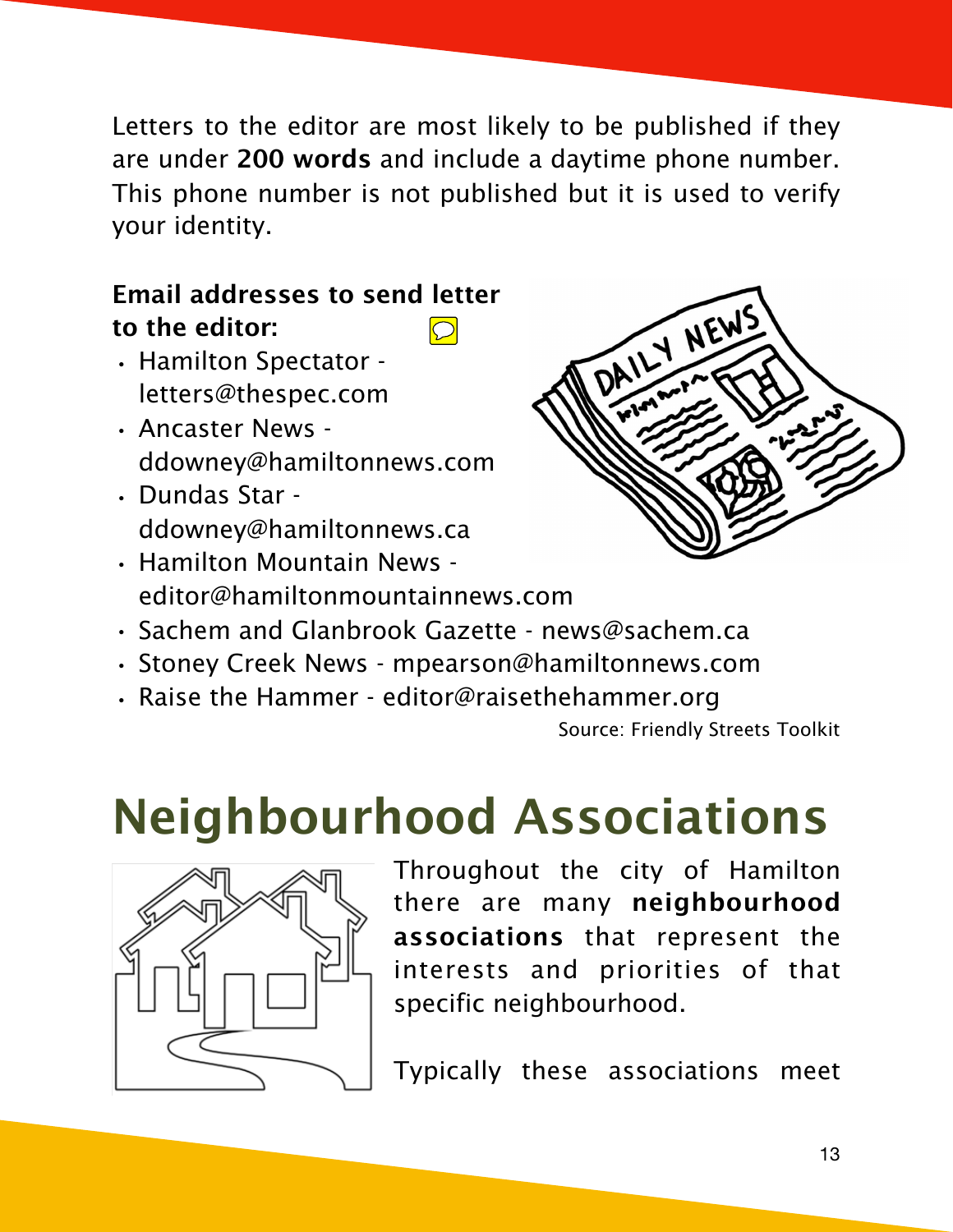once per month to talk about things such as affordable housing, local transportation and events within their community.

To assist in raising awareness for your mission to cleanup the alleys in Hamilton, being added to the next meetings agenda to speak to the whole group will assist in this. The association may assist in many aspects of the cleanup process and generate more discussion around the issue.

The neighbourhood associations can be found at [The Red](http://informationhamilton.ca/redbook) [Book of Hamilton](http://informationhamilton.ca/redbook) by searching the term "neighbourhood association" and it will provide you with a list of all the current active groups within Hamilton.

Source: Friendly Streets Toolkit